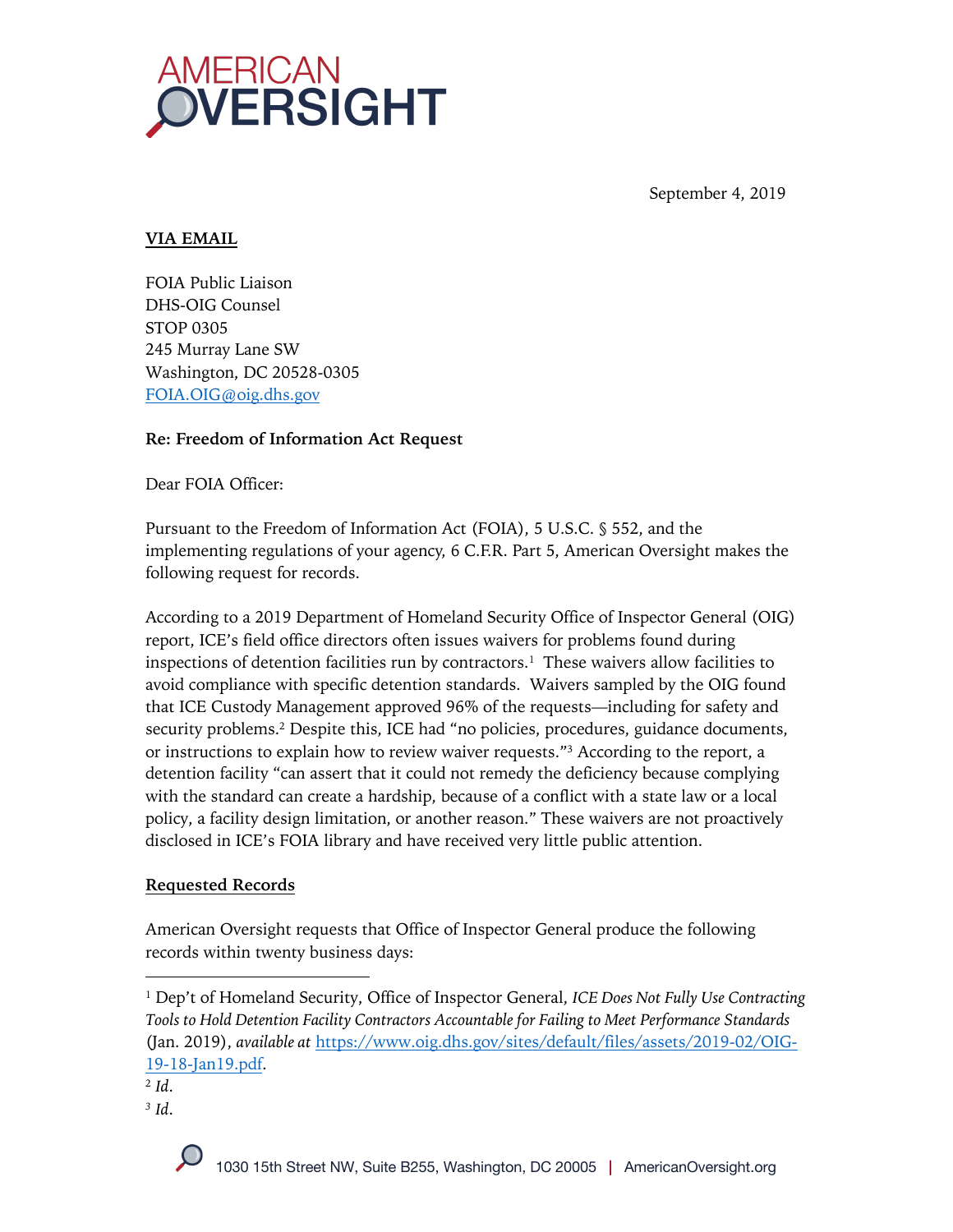Any approved waivers reviewed by the Department of Homeland Security Inspector General for their January 29, 2019 report "ICE Does Not Fully Use Contracting Tools to Hold Detention Facility Contractors Accountable for Failing to Meet Performance Standards."4

#### **Fee Waiver Request**

In accordance with 5 U.S.C.  $\S$  552(a)(4)(A)(iii) and your agency's regulations, American Oversight requests a waiver of fees associated with processing this request for records. The subject of this request concerns the operations of the federal government, and the disclosures will likely contribute to a better understanding of relevant government procedures by the general public in a significant way. Moreover, the request is primarily and fundamentally for non-commercial purposes.

American Oversight requests a waiver of fees because disclosure of the requested information is "in the public interest because it is likely to contribute significantly to public understanding of operations or activities of the government."5 The public has a significant interest in the violations of ICE standards discovered during inspections and the actions ICE takes to remedy them. Records with the potential to shed light on this issue would contribute significantly to public understanding of operations of the federal government, including helping the public better understand the conditions within ICE detention centers. American Oversight is committed to transparency and makes the responses agencies provide to FOIA requests publicly available, and the public's understanding of the government's activities would be enhanced through American Oversight's analysis and publication of these records.

This request is primarily and fundamentally for non-commercial purposes.<sup>6</sup> As a  $501(c)(3)$ nonprofit, American Oversight does not have a commercial purpose and the release of the information requested is not in American Oversight's financial interest. American Oversight's mission is to promote transparency in government, to educate the public about government activities, and to ensure the accountability of government officials. American Oversight uses the information gathered, and its analysis of it, to educate the public through reports, press releases, or other media. American Oversight also makes materials it gathers available on its public website and promotes their availability on social media platforms, such as Facebook and Twitter.7

*<sup>4</sup> Supra* note 1.

 $5 \text{ J.S.C. }$  \$ 552(a)(4)(A)(iii).

<sup>6</sup> *See* 5 U.S.C. § 552(a)(4)(A)(iii).

<sup>7</sup> American Oversight currently has approximately 12,200 page likes on Facebook and 54,400 followers on Twitter. American Oversight, FACEBOOK,

https://www.facebook.com/weareoversight/ (last visited July 17, 2019); American Oversight (@weareoversight), TWITTER, https://twitter.com/weareoversight (last visited July 17, 2019).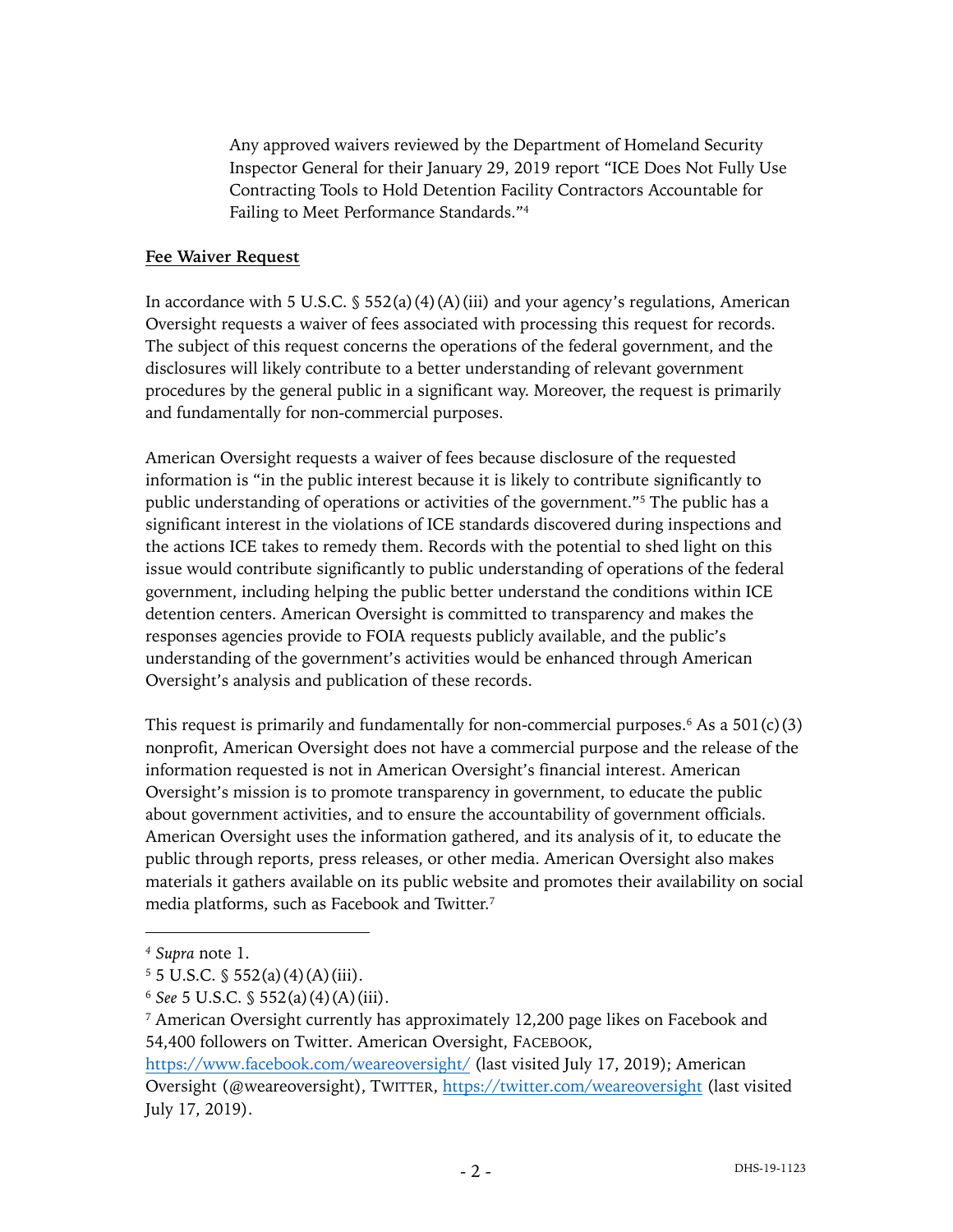American Oversight has also demonstrated its commitment to the public disclosure of documents and creation of editorial content through numerous substantive analyses posted to its website. <sup>8</sup> Examples reflecting this commitment to the public disclosure of documents and the creation of editorial content include the posting of records related to an ethics waiver received by a senior Department of Justice attorney and an analysis of what those records demonstrated regarding the Department's process for issuing such waivers;9 posting records received as part of American Oversight's "Audit the Wall" project to gather and analyze information related to the administration's proposed construction of a barrier along the U.S.-Mexico border, and analyses of what those records reveal;10 posting records regarding potential self-dealing at the Department of Housing & Urban Development and related analysis;<sup>11</sup> posting records and analysis relating to the federal government's efforts to sell nuclear technology to Saudi Arabia;12 and posting records and analysis regarding the Department of Justice's decision in response to demands from Congress to direct a U.S. Attorney to undertake a wide-ranging review and make recommendations regarding criminal investigations relating to the President's political opponents and allegations of misconduct by the Department of Justice itself and the Federal Bureau of Investigation.<sup>13</sup>

Accordingly, American Oversight qualifies for a fee waiver.

# **Guidance Regarding the Search & Processing of Requested Records**

In connection with its request for records, American Oversight provides the following guidance regarding the scope of the records sought and the search and processing of records:

<sup>10</sup> *See generally Audit the Wall*, AMERICAN OVERSIGHT,

<sup>8</sup> *News*, AMERICAN OVERSIGHT, https://www.americanoversight.org/blog.

<sup>9</sup> *DOJ Records Relating to Solicitor General Noel Francisco's Recusal*, AMERICAN OVERSIGHT, https://www.americanoversight.org/document/doj-civil-division-response-noel-franciscocompliance; *Francisco & the Travel Ban: What We Learned from the DOJ Documents*, AMERICAN OVERSIGHT, https://www.americanoversight.org/francisco-the-travel-ban-what-welearned-from-the-doj-documents.

https://www.americanoversight.org/investigation/audit-the-wall; *see, e.g.*, *Border Wall Investigation Report: No Plans, No Funding, No Timeline, No Wall*, AMERICAN OVERSIGHT, https://www.americanoversight.org/border-wall-investigation-report-no-plans-nofunding-no-timeline-no-wall.

<sup>11</sup> *Documents Reveal Ben Carson Jr.'s Attempts to Use His Influence at HUD to Help His Business*, AMERICAN OVERSIGHT, https://www.americanoversight.org/documents-reveal-ben-carsonjr-s-attempts-to-use-his-influence-at-hud-to-help-his-business.

<sup>12</sup> *Investigating the Trump Administration's Efforts to Sell Nuclear Technology to Saudi Arabia*, AMERICAN OVERSIGHT, https://www.americanoversight.org/investigating-the-trumpadministrations-efforts-to-sell-nuclear-technology-to-saudi-arabia.

<sup>13</sup> *Sessions' Letter Shows DOJ Acted on Trump's Authoritarian Demand to Investigate Clinton*, AMERICAN OVERSIGHT, https://www.americanoversight.org/sessions-letter.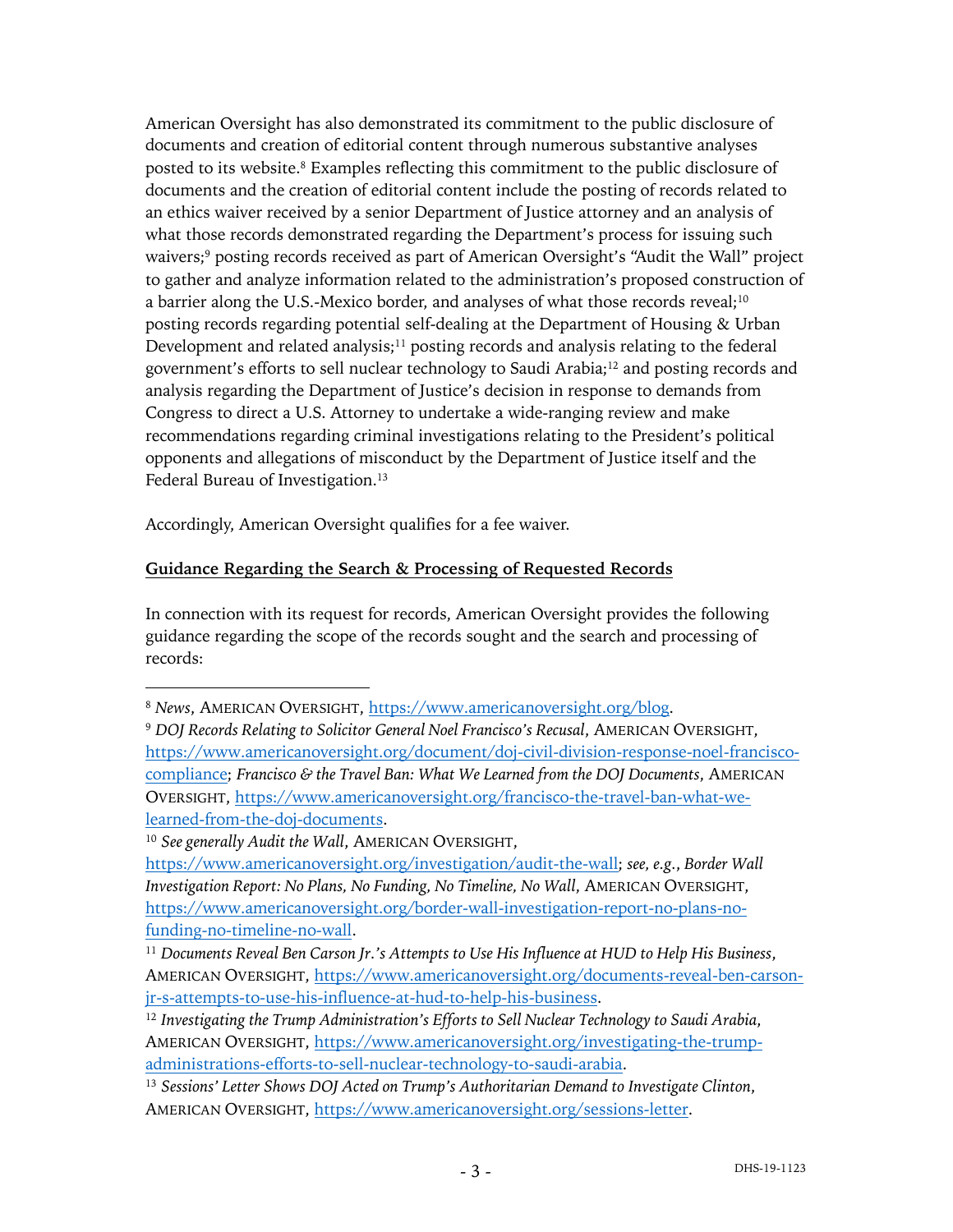- Please search all locations and systems likely to have responsive records, regardless of format, medium, or physical characteristics.
- § In conducting your search, please understand the terms "record," "document," and "information" in their broadest sense, to include any written, typed, recorded, graphic, printed, or audio material of any kind. We seek records of any kind, including electronic records, audiotapes, videotapes, and photographs, as well as letters, emails, facsimiles, telephone messages, voice mail messages and transcripts, notes, or minutes of any meetings, telephone conversations or discussions.
- Our request for records includes any attachments to those records or other materials enclosed with those records when they were previously transmitted. To the extent that an email is responsive to our request, our request includes all prior messages sent or received in that email chain, as well as any attachments to the email.
- § Please search all relevant records or systems containing records regarding agency business. Do not exclude records regarding agency business contained in files, email accounts, or devices in the personal custody of your officials, such as personal email accounts or text messages. Records of official business conducted using unofficial systems or stored outside of official files are subject to the Federal Records Act and FOIA.14 It is not adequate to rely on policies and procedures that require officials to move such information to official systems within a certain period of time; American Oversight has a right to records contained in those files even if material has not yet been moved to official systems or if officials have, by intent or through negligence, failed to meet their obligations.15
- § Please use all tools available to your agency to conduct a complete and efficient search for potentially responsive records. Agencies are subject to government-wide requirements to manage agency information electronically,<sup>16</sup> and many agencies have adopted the National Archives and Records Administration (NARA) Capstone program, or similar policies. These systems provide options for searching

<sup>14</sup> *See Competitive Enter. Inst. v. Office of Sci. & Tech. Policy*, 827 F.3d 145, 149–50 (D.C. Cir. 2016); *cf. Judicial Watch, Inc. v. Kerry*, 844 F.3d 952, 955–56 (D.C. Cir. 2016). <sup>15</sup> *See Competitive Enter. Inst. v. Office of Sci. & Tech. Policy*, No. 14-cv-765, slip op. at 8 (D.D.C. Dec. 12, 2016).

<sup>&</sup>lt;sup>16</sup> Presidential Memorandum—Managing Government Records, 76 Fed. Reg. 75,423 (Nov. 28, 2011), https://obamawhitehouse.archives.gov/the-press-

office/2011/11/28/presidential-memorandum-managing-government-records; Office of Mgmt. & Budget, Exec. Office of the President, Memorandum for the Heads of Executive Departments & Independent Agencies, "Managing Government Records Directive," M-12-18 (Aug. 24, 2012), https://www.archives.gov/files/records-mgmt/m-12-18.pdf.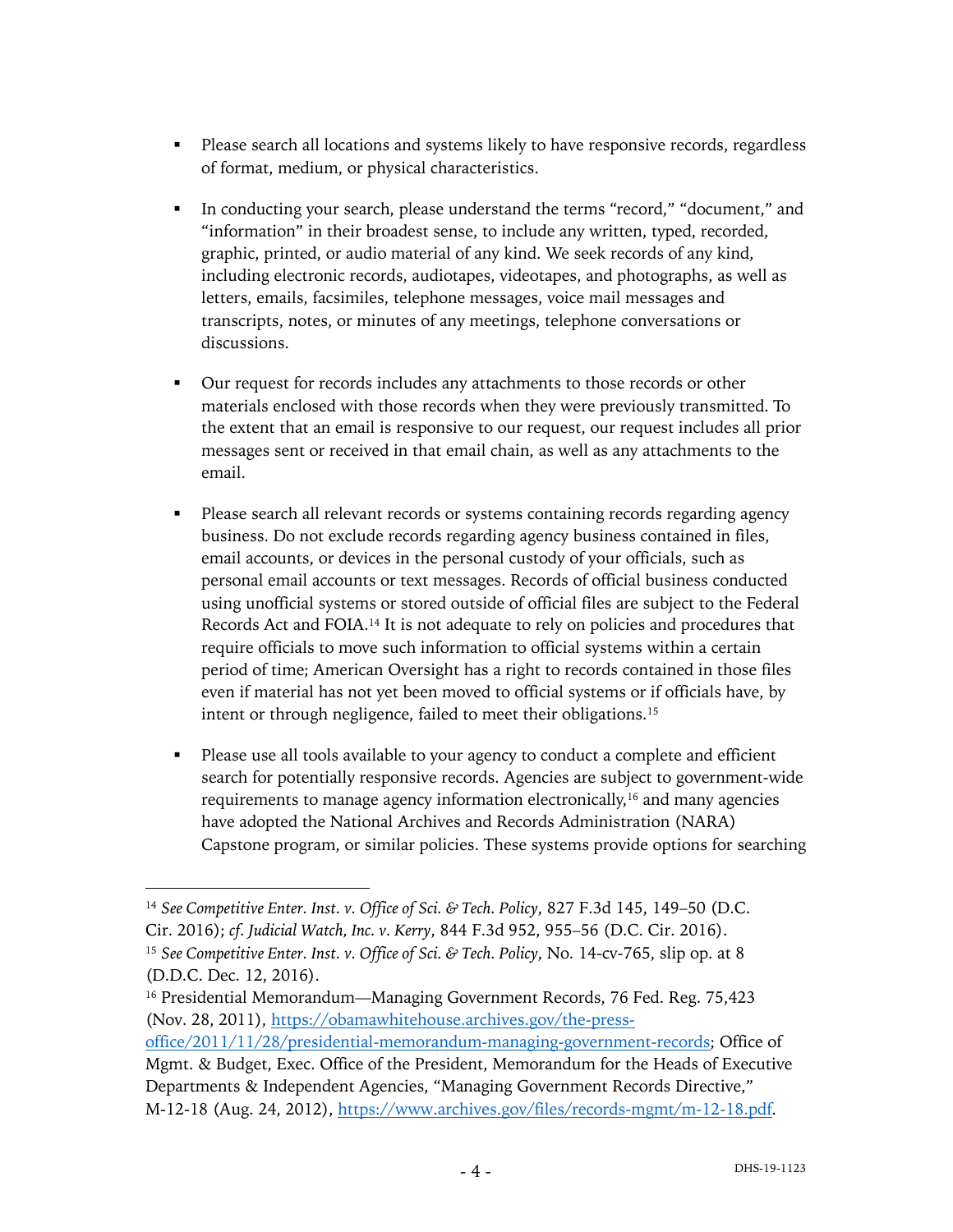emails and other electronic records in a manner that is reasonably likely to be more complete than just searching individual custodian files. For example, a custodian may have deleted a responsive email from his or her email program, but your agency's archiving tools may capture that email under Capstone. At the same time, custodian searches are still necessary; agencies may not have direct access to files stored in .PST files, outside of network drives, in paper format, or in personal email accounts.

- In the event some portions of the requested records are properly exempt from disclosure, please disclose any reasonably segregable non-exempt portions of the requested records. If a request is denied in whole, please state specifically why it is not reasonable to segregate portions of the record for release.
- Please take appropriate steps to ensure that records responsive to this request are not deleted by the agency before the completion of processing for this request. If records potentially responsive to this request are likely to be located on systems where they are subject to potential deletion, including on a scheduled basis, please take steps to prevent that deletion, including, as appropriate, by instituting a litigation hold on those records.

#### **Conclusion**

If you have any questions regarding how to construe this request for records or believe that further discussions regarding search and processing would facilitate a more efficient production of records of interest to American Oversight, please do not hesitate to contact American Oversight to discuss this request. American Oversight welcomes an opportunity to discuss its request with you before you undertake your search or incur search or duplication costs. By working together at the outset, American Oversight and your agency can decrease the likelihood of costly and time-consuming litigation in the future.

Where possible, please provide responsive material in an electronic format by email. Alternatively, please provide responsive material in native format or in PDF format on a USB drive. Please send any responsive material being sent by mail to American Oversight, 1030 15th Street NW, Suite B255, Washington, DC 20005. If it will accelerate release of responsive records to American Oversight, please also provide responsive material on a rolling basis.

We share a common mission to promote transparency in government. American Oversight looks forward to working with your agency on this request. If you do not understand any part of this request, please contact Hart Wood at foia@americanoversight.org or